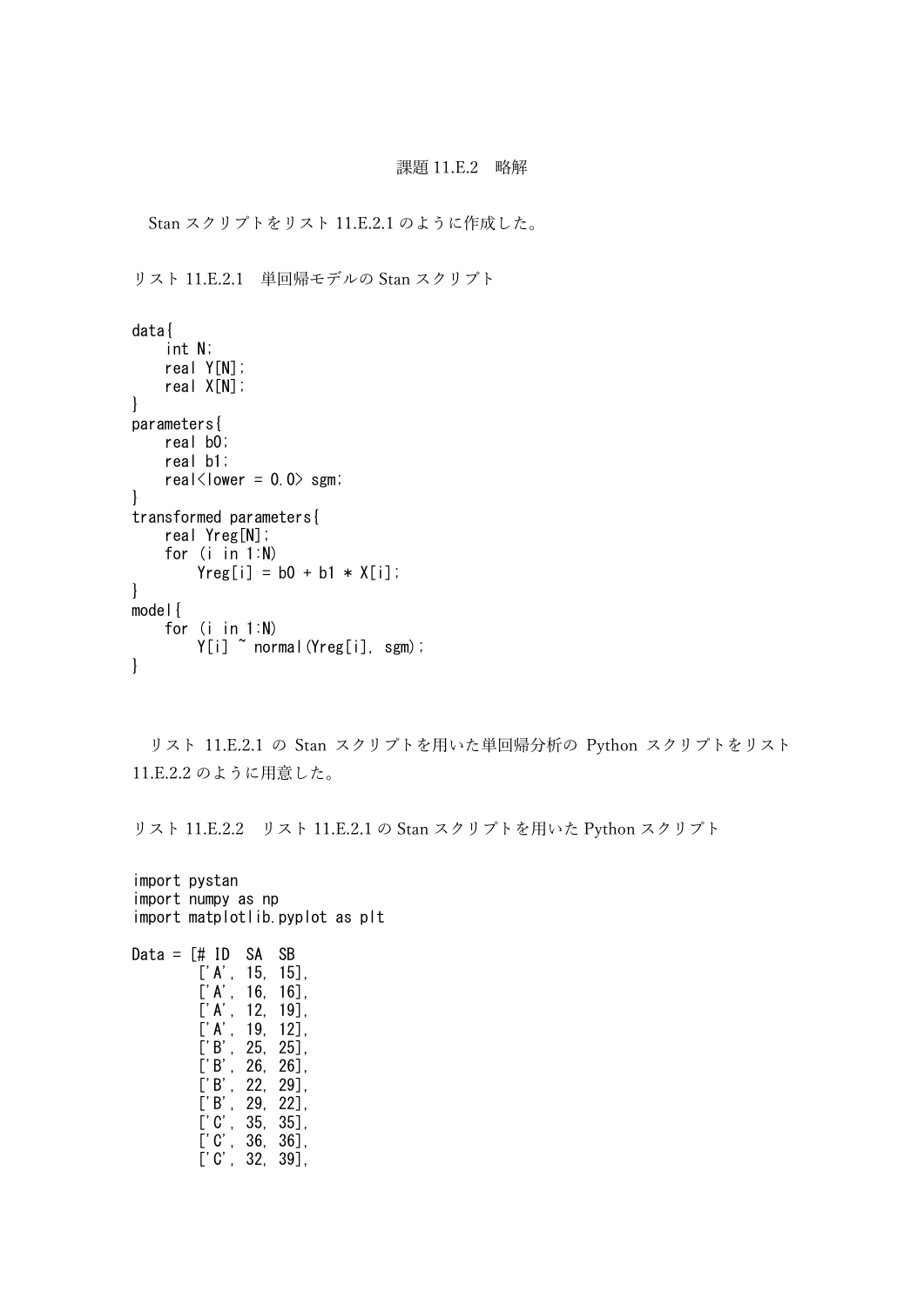```
['C', 39, 32]
         ]
N = len(Data)Y = []X = []for v in Data:
    Y.append(v[2])
    X. append (v[1])DataStan = {'N': N, 'Y':Y, 'X': X}
sm = pystan. StanModel(file = 'SRegEx. stan')
fit = sm. sampling (data = DataStan, n iobs = 1)
print(fit)
smpl b1 = fit['b1']n_smpls = len(smpl_b1)
b1_pos = 0
for v in smpl_b1:
    if v > 0.0:
        b1 pos += 1plt.hist(smpl_b1)
plt.xlabel('b1')
plt.title('Prop(b1 > 0) = [0:.3f]'.format(b1_pos/n_smpls))
plt.show()
smpl_Yregs = fit['Yreg']
Yreg = []for i in range(N):
    Yreg. append([])
for v in smpl_Yregs:
    pos = 0for u in v:
        Yreg[pos].append(u)
        pos += 1meanYreg = [0] * N
for i in range(N):
    meanYreg[i] = np, median(Yreg[i])minYreg = np. amin(meanYreg)
maxYreg = np. amax (meanYreg)
plt.plot([\text{minYreg}, \text{maxYreg}], [\text{minYreg}, \text{maxYreg}], 'b--', label = 'y = x')
plt.plot(meanYreg, Y, 'bo')
plt.xlabel('Yreg')
plt.ylabel('Y')
plt.legend(loc = 2)
plt.show()
```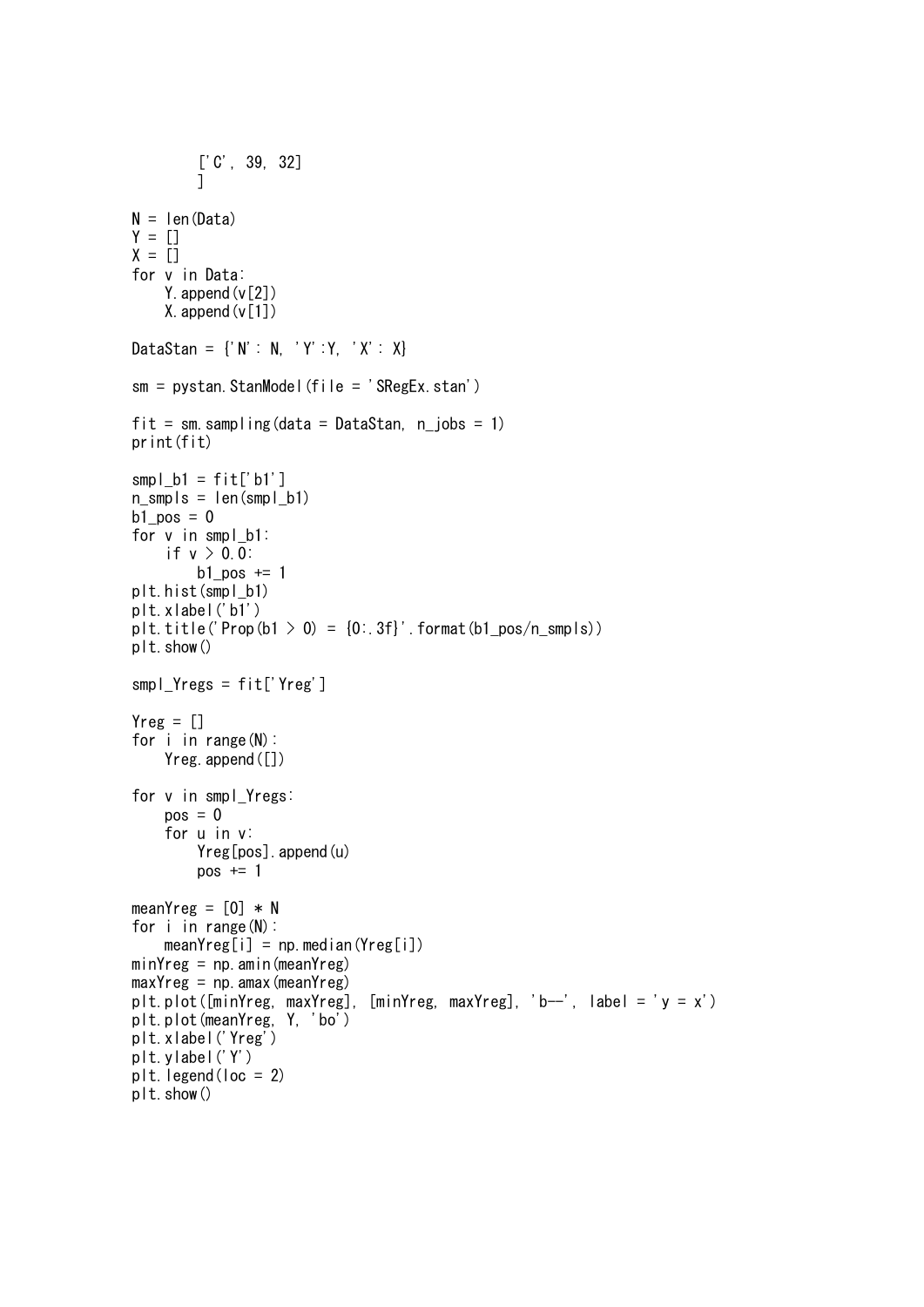リスト 11.E.2.2 のスクリプトを実行すると、図 11.E.2.1 のフォームが表示される。



図 11.E.2.1 リスト 11.E.2.2 の実行時に表示されるグラフ

グラフ上部に「Prop(b1 > 0) = 1.000」とあるが、これは単回帰モデルにおける 1 次関数 の傾き b1 の事後分布からのサンプリングにおいて、その値が正であったものの比率を示す ものである。傾き b1 の値が正であった比率が 1.000 であるので、有意に傾きが正であると 言える。

図 11.E.2.1 のフォームを閉じると、図 11.E.2.2 のフォームが表示される。